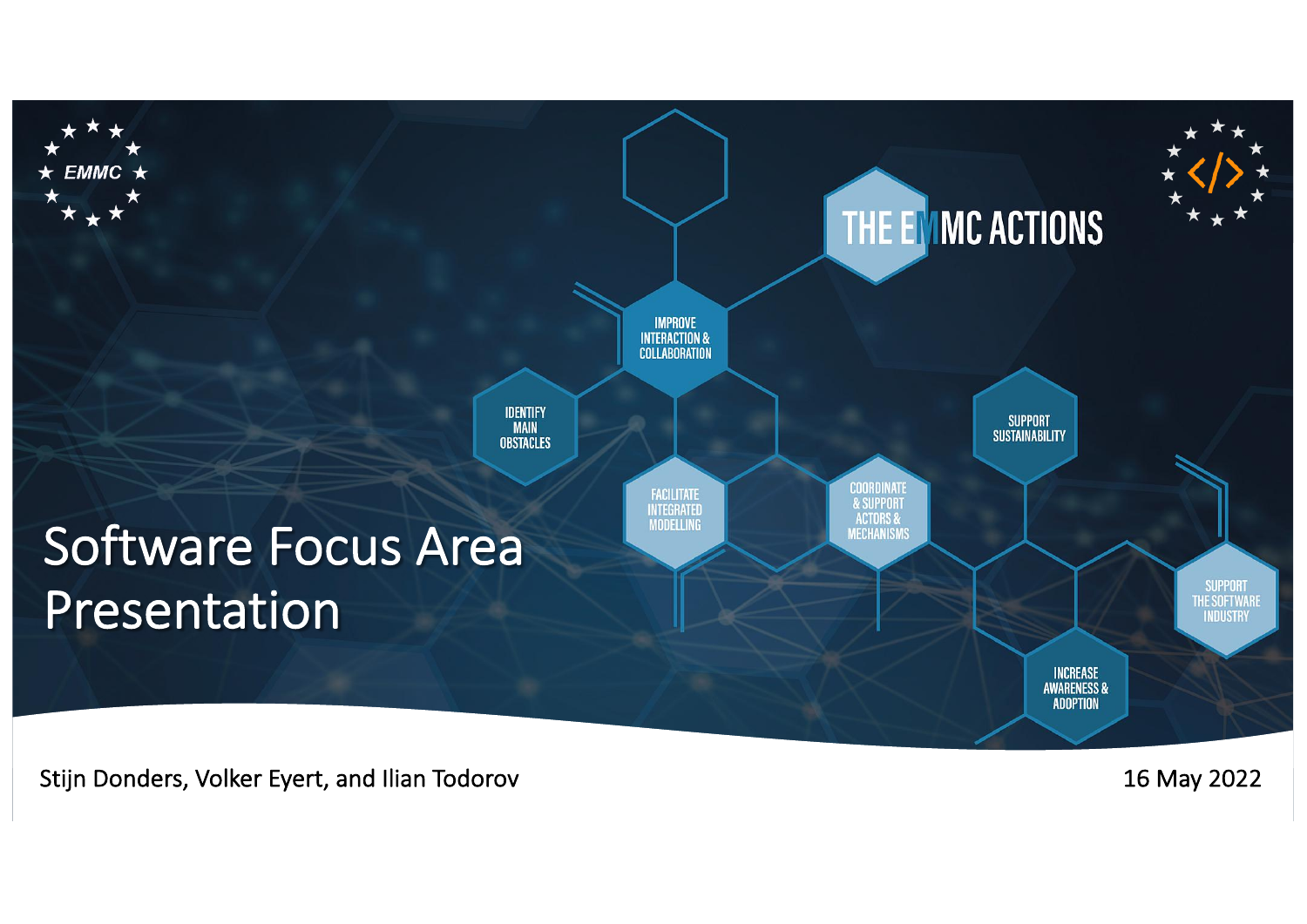

### **Outline**

- Overview of the Software Focus Area
- Recent Activities
	- EMMC International Workshop 2021
	- Model Development & Software Survey 2021
	- Webinars
- Task Groups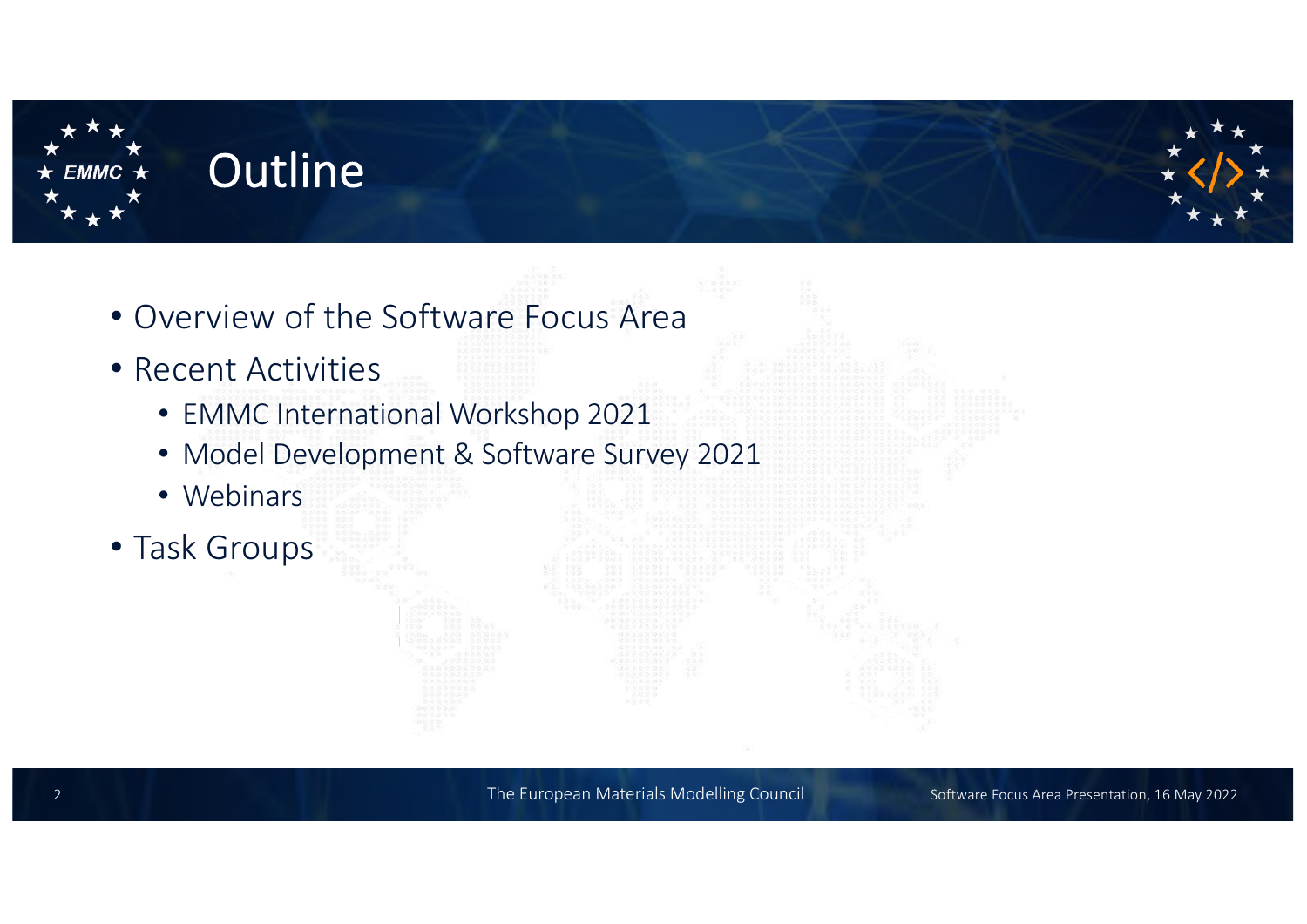

## Software Focus Area



The main purpose of this Focus Area is on motivating, facilitating, and promoting the transfer of software for computational materials science into ready-to-use tools for industry, and on providing a forum especially for industrial end users to express their evolving requirements for materials modelling software.

Details[: https://emmc.eu/focus-areas/software/](https://emmc.eu/focus-areas/software/)

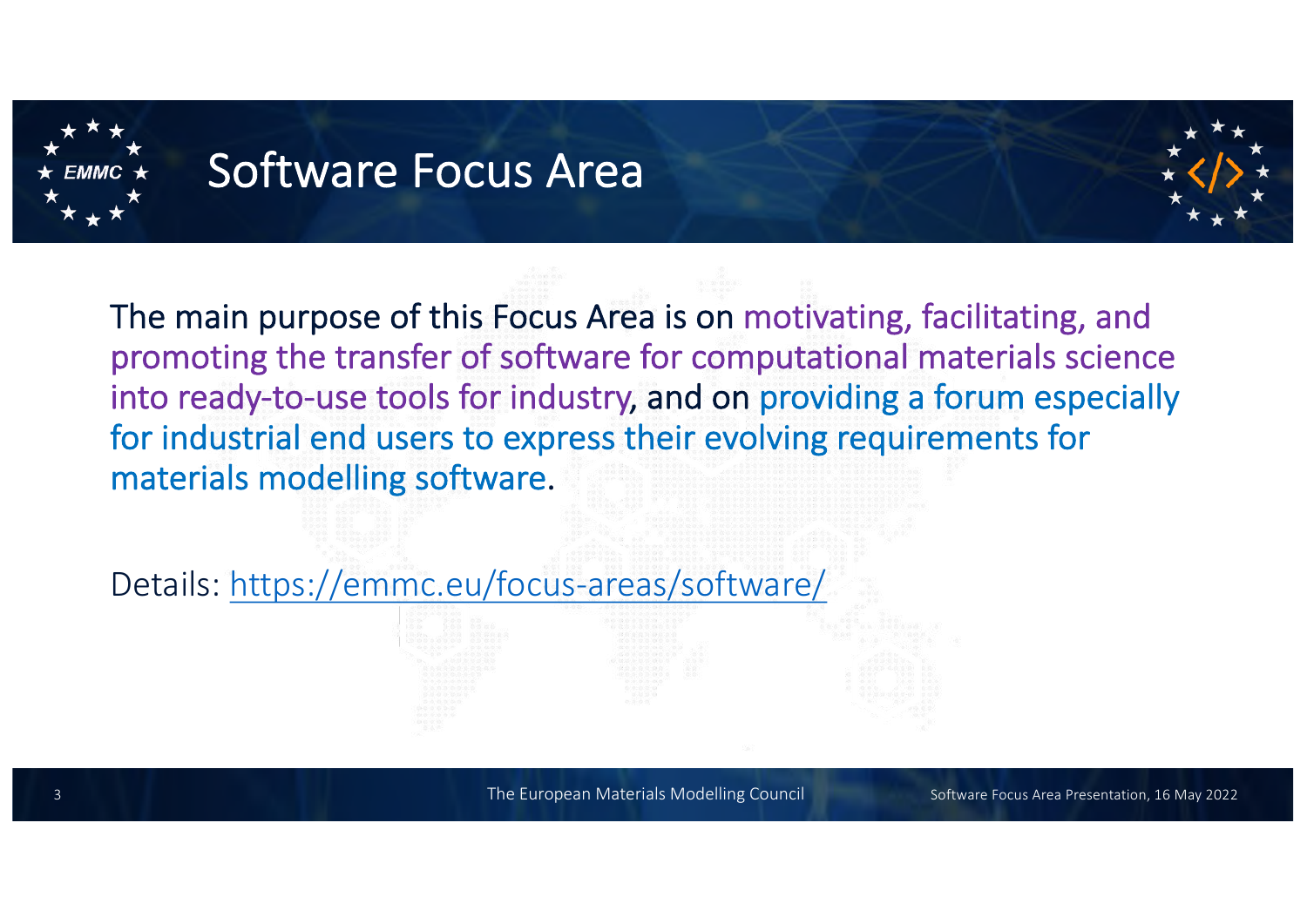

## Software Focus Area: Objectives

- Materials science (materials and materials properties)
- Methodologies and algorithms
- Integrability and interoperability, multiscale modelling
- Ownership, licensing, and legal issues
- Verification and validation
- Distribution, documentation, and training
- Maintenance and support
- Models for sustainable software ecosystems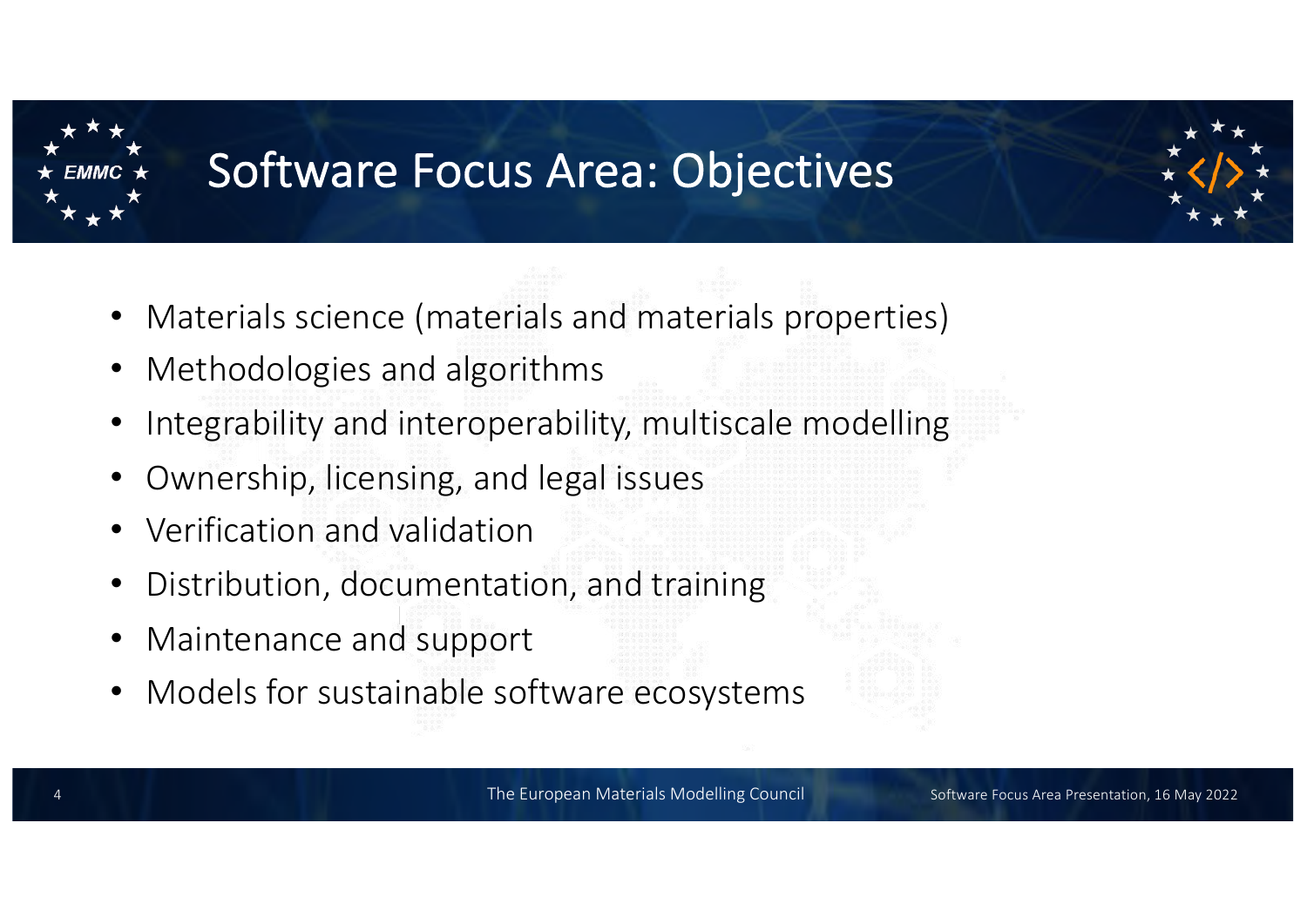

# Members (May 16, 2021)

- Members: 28
	- University: 6
	- Research Institutes: 9
	- Industry: 13
- Countries: Austria, Belgium, Denmark, France, Germany, Greece, Italy, Poland, Romania, Spain, Switzerland, UK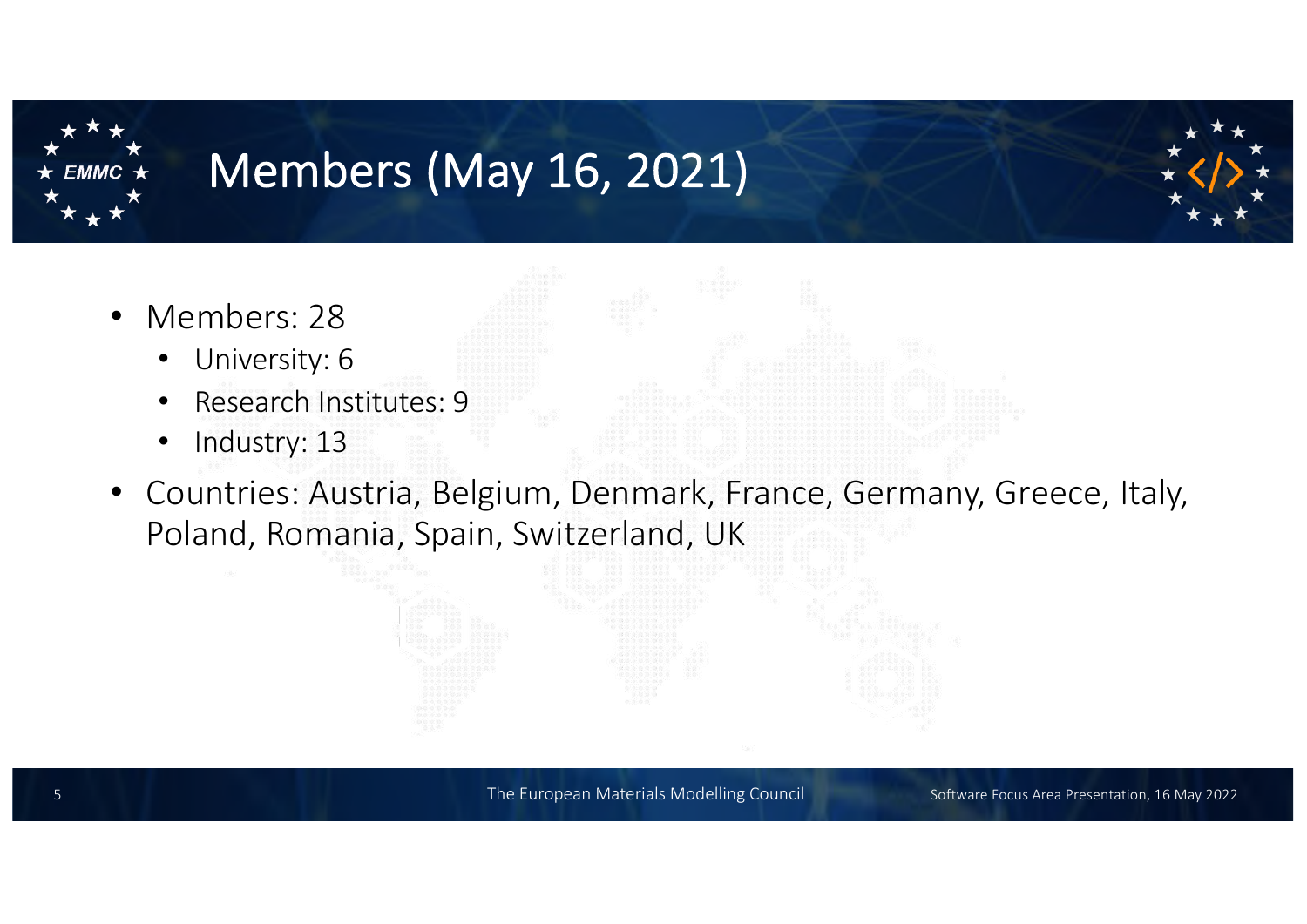

# EMMC International Workshop 2021

### Plenary Speaker: Nicola Marzari, EPFL

## Session 1: Industrial Requirements to Materials Modelling Software

## Session 2: From Materials Science Software to Industrial Tools



#### Speakers

- Kurt Stokbro, Stokbro Invest
- Sophie Loehle, TOTAL
- Jonathan Mueller, VW

#### Speakers

- Scott M. Woodley, UCL
- Flavio Souza, Siemens DI SW
- Ellad Tadmor, UMN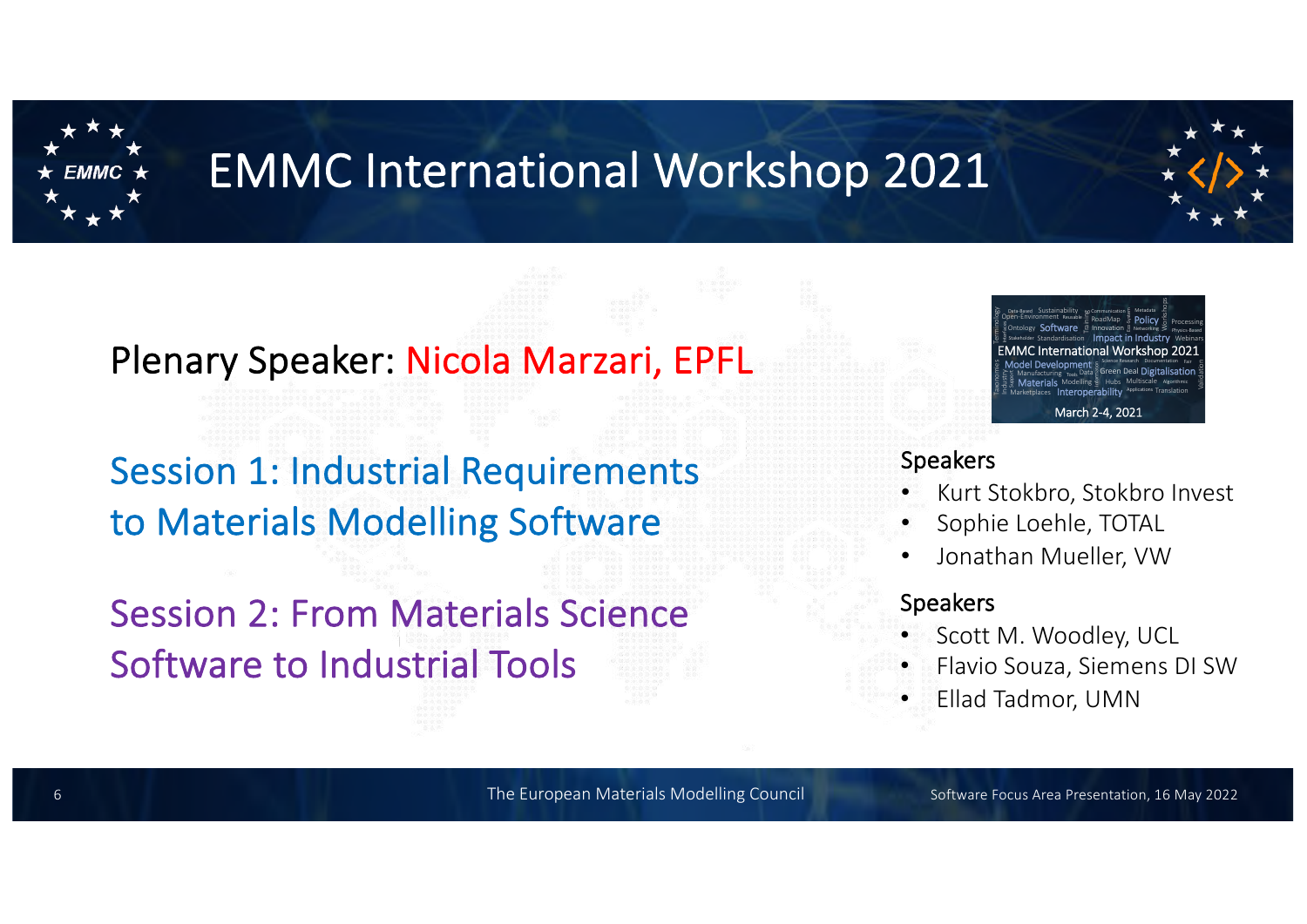

# Survey 2020/2021 – Conclusions

- 
- Materials digitalization relies on physics-based modelling approaches, data-driven approaches, and their combination, to accurately predict and optimize industrial products
- The materials research community and software owners provide cutting edge materials modelling software (as FOSS or commercial software, respectively)
- The EMMC focus areas Model Development and Software lead the EMMC activities in their domains and the key researchers' needs are:
	- Software: more accurate, robust, well-documented and validated/verified software, with better availability of parameters data (easy generation of input), applicability (general purpose/demonstrators), scalable performance & lower complexity to use
	- Models: improved capability, accessibility and performance of methods, with better applicability (general purpose over specificity)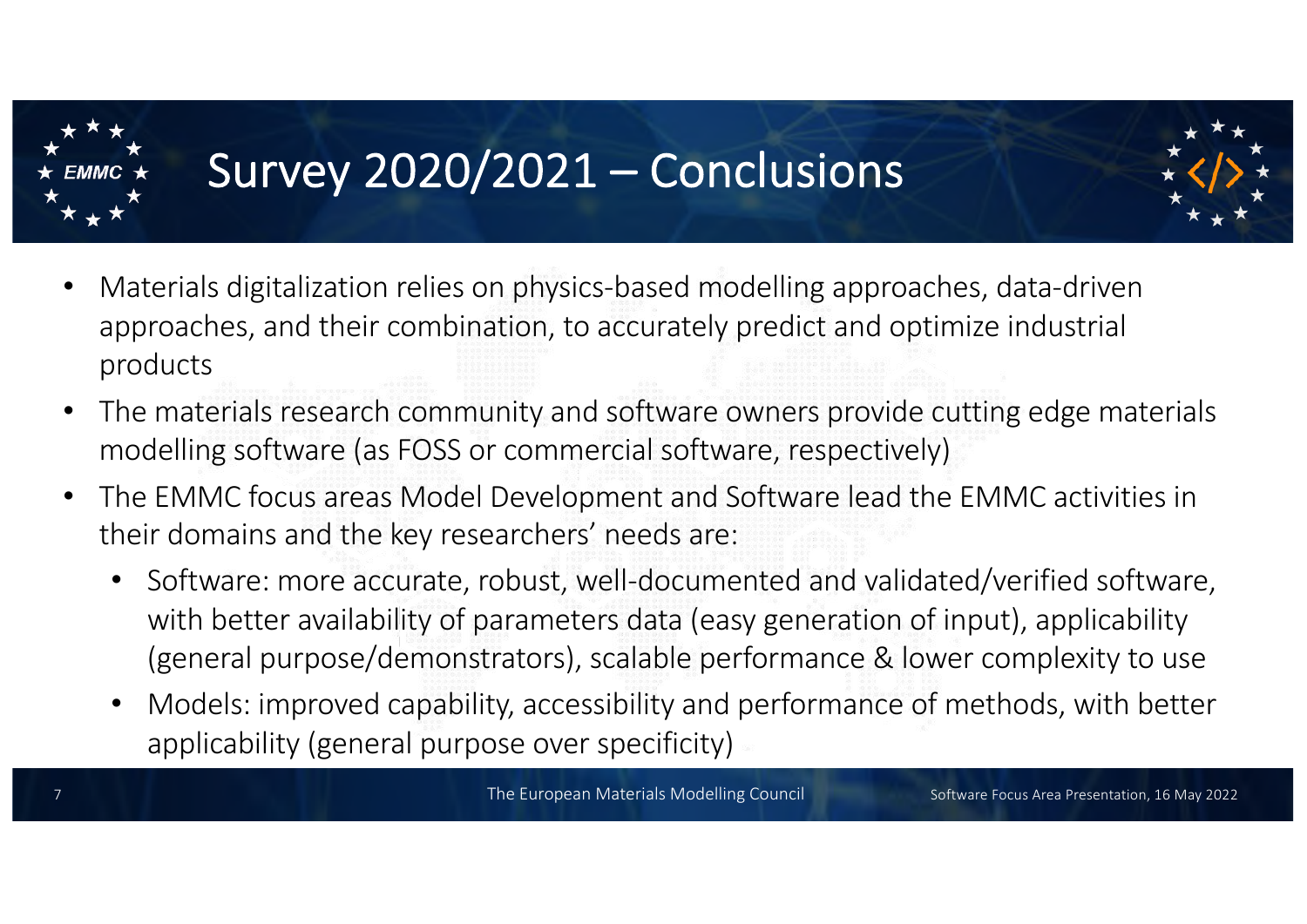

# Webinar by Dr. Jonathan Mueller, VW



**Webinar on Advancing Automotive Innovation** with Materials Modeling / April 29, 2021 / 16:00 **CEST** 

Home | Events | EMMC ASBL Organisational Member MATERIALS DESIGN presents this webinar by Dr. Jonathan Mueller, Volkswagen AG

#### **EMMC ASBL Organisational Member MATERIALS DESIGN presents** this webinar by Dr. Jonathan Mueller, Volkswagen AG

Date: 29.04.2021 - 29.04.2021 Organisers: EMMC ASBL & OM Materials Design Venue: Webinar / Online

Materials Design, France, an Organisational Member of EMMC ASBL, presents a

Webinar on Advancing Automotive Innovation with Materials Modeling

by Dr. Jonathan Mueller, Volkswagen AG Thursday, April 29, 2021 10 AM EDT / 7:00 AM PDT / 15:00 BST / 16:00 CEST



The European Materials Modelling Council 8 Software Focus Area Presentation, 16 May 2022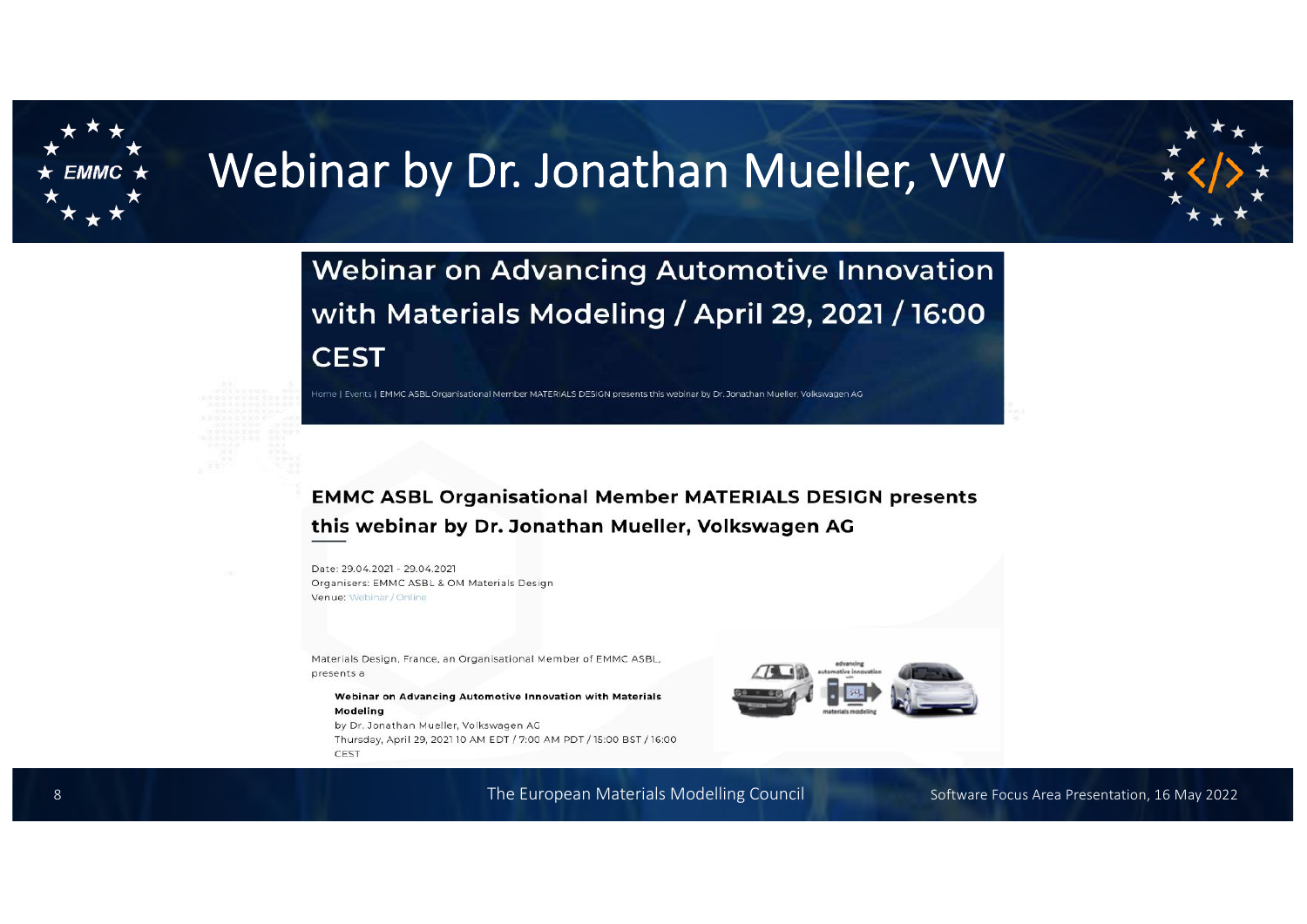

## Task Groups

- 1. Success Stories
- **Best Practices for Software Development**
- 3. From Software to Industrial Tools
- 4. Documentation, Training, and Support
- 5. Business Models and Sustainability

### Example:

#### TG 4.2 - Best Practices for Software Development

#### Objective

Provide guidelines for Software Development in Materials Modelling

#### **Related documents**



[https://emmc.eu/focus-areas/software/tg-4-2](https://emmc.eu/focus-areas/software/tg-4-2/)/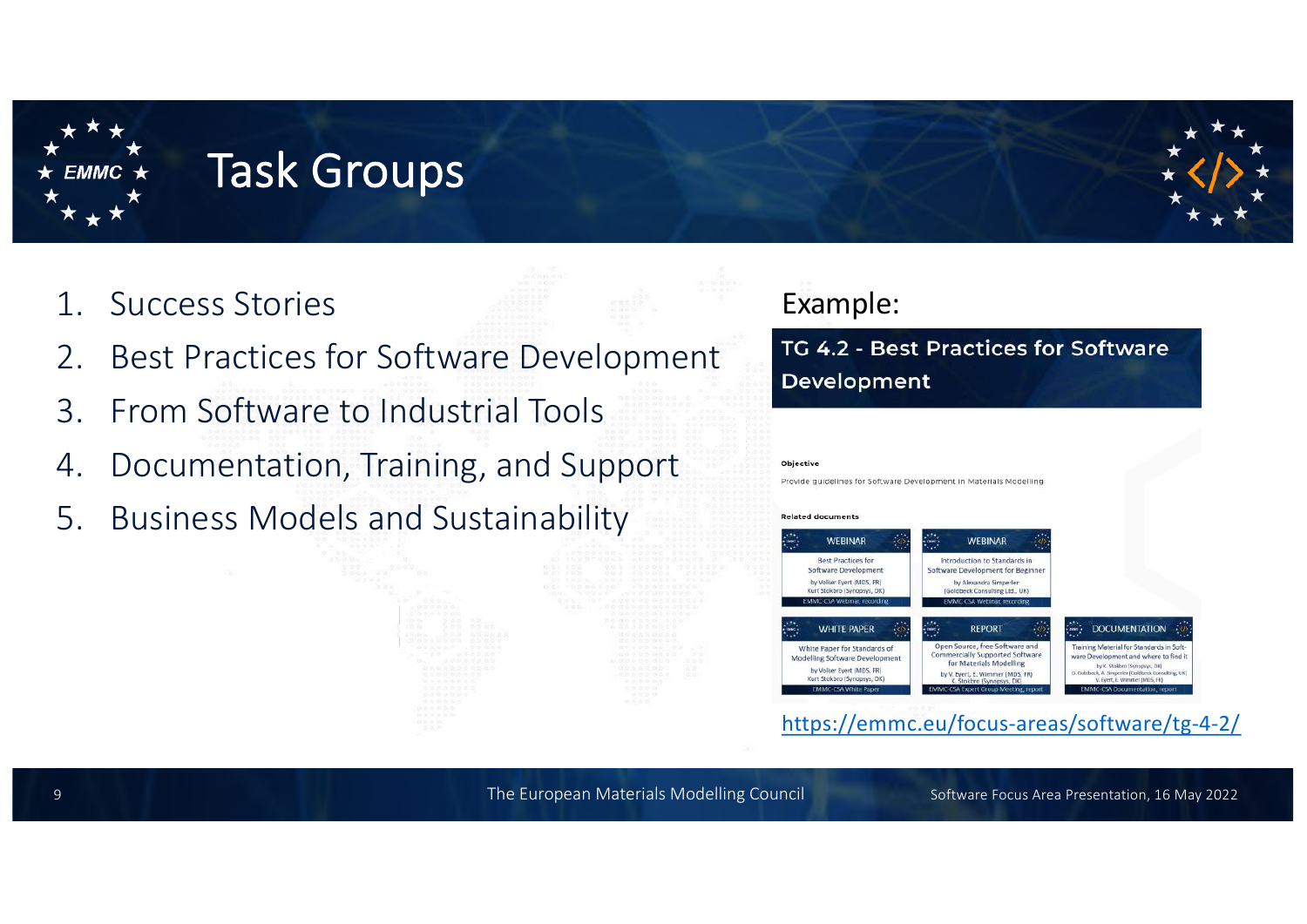

# Task Group 1: Success Stories



- Objective: Demonstrate added value of MM in Industry and Society
- Actions
	- Collect success stories from across the EMMC (members, speakers, …)
	- Propose/agree on requirements (papers, reports, no theses)
	- Publish online on EMMC website (EMMC internal)
- People: Umberto Martinez, Volker Eyert
- see[: https://emmc.eu/focus-areas/software/task-group-1/](https://emmc.eu/focus-areas/software/task-group-1/)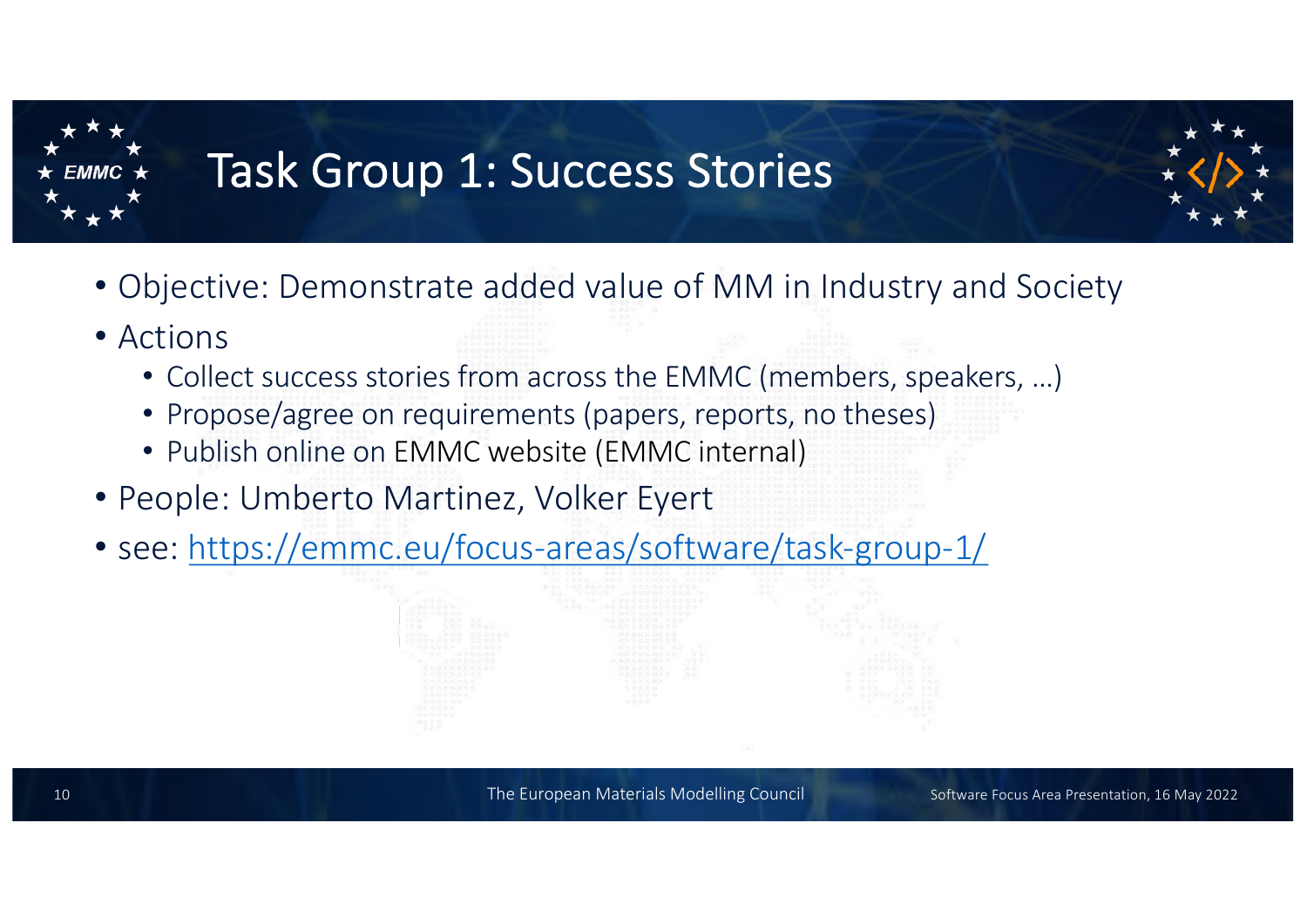

# Task Group 2: Best Practices for Software Development



- Objective: Provide guidelines for Software Development in MM
- Actions
	- Collect and make available information about best practices for MM software
	- Collect experiences (attention points, application, solver, data management, GUI, multiscale, cloud, FOSS and commercial, …?)
- People: Volker Eyert, NN

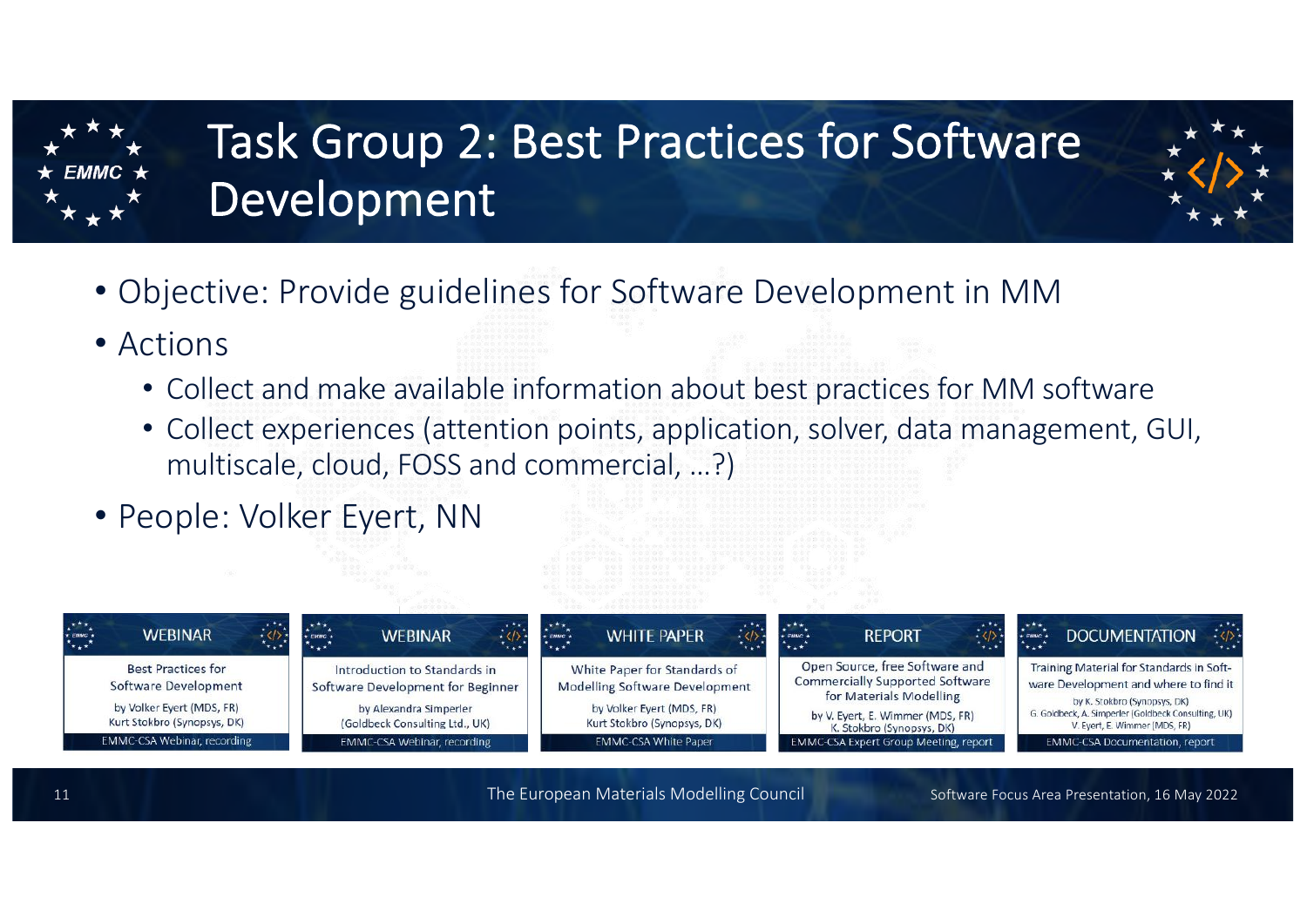

# Task Group 3: From Software to Industrial Tools



- Objective: Encourage professionalization of MM software
- Actions
	- Identify requirements for transforming MM software into industrial tools
	- Identify software, which has successfully completed transition from academia to industry-readiness
	- Contact and learn from companies, which successfully completed such transformation processes (Siemens DI SW, Global TCAD Solutions, Synopsys, VASP GmbH, Materials Design, …)
- People: NN

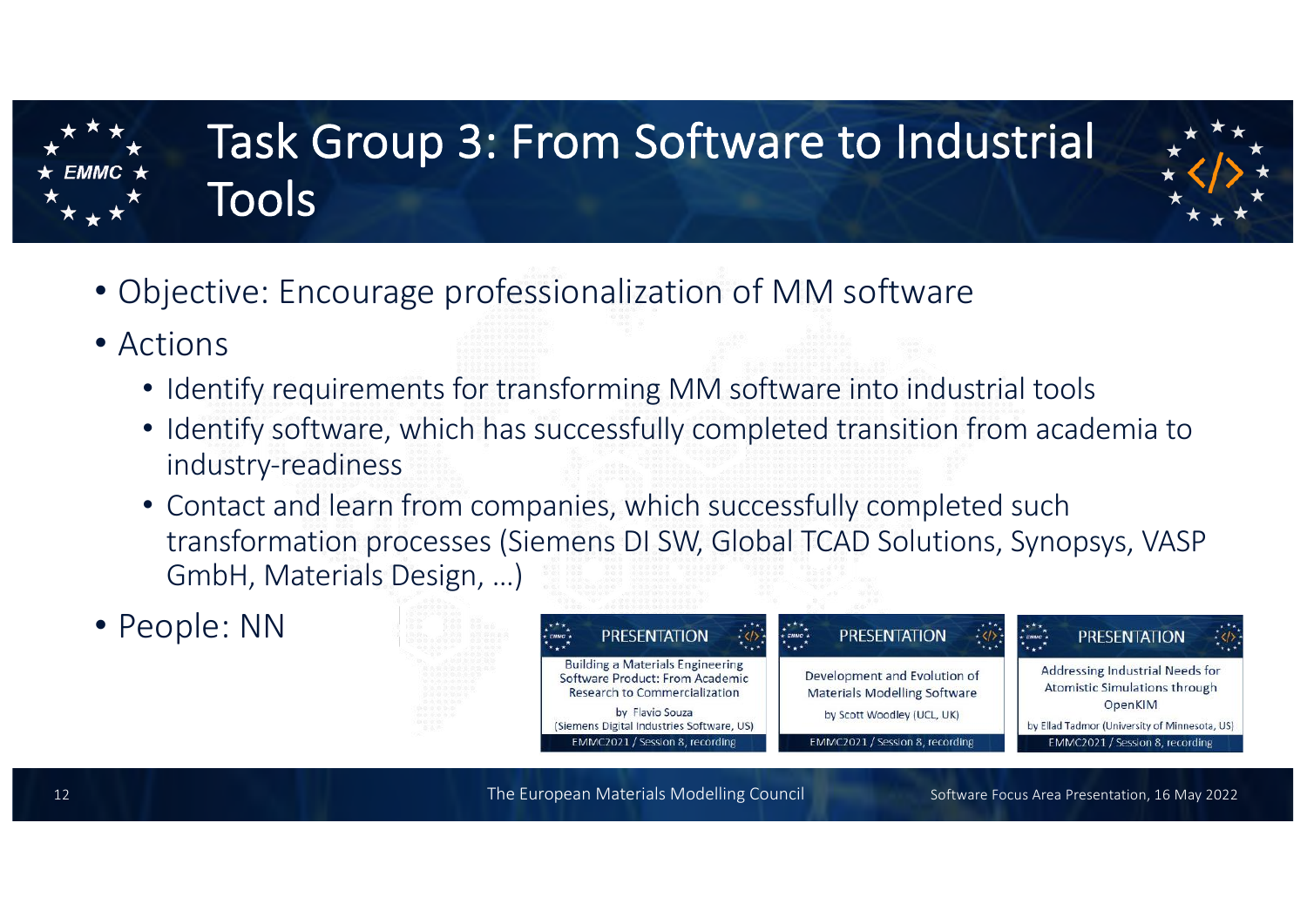

# Task Group 4: Documentation, Training, and Support



- Objective: Provide links to industry-level training material
- Actions
	- Survey to collect experiences with software documentation, training and support, as well as needs for improvements
	- Look at: in-house coding, FOSS, commercial software, … ?
	- Achieve customer success
- People: NN

#### **DOCUMENTATION** Training Material for Standards in Software Development and where to find it by K. Stokbro (Synopsys, DK) G. Goldbeck, A. Simperler (Goldbeck Consulting, UK) V. Evert, E. Wimmer (MDS, FR) **EMMC-CSA Documentation, report**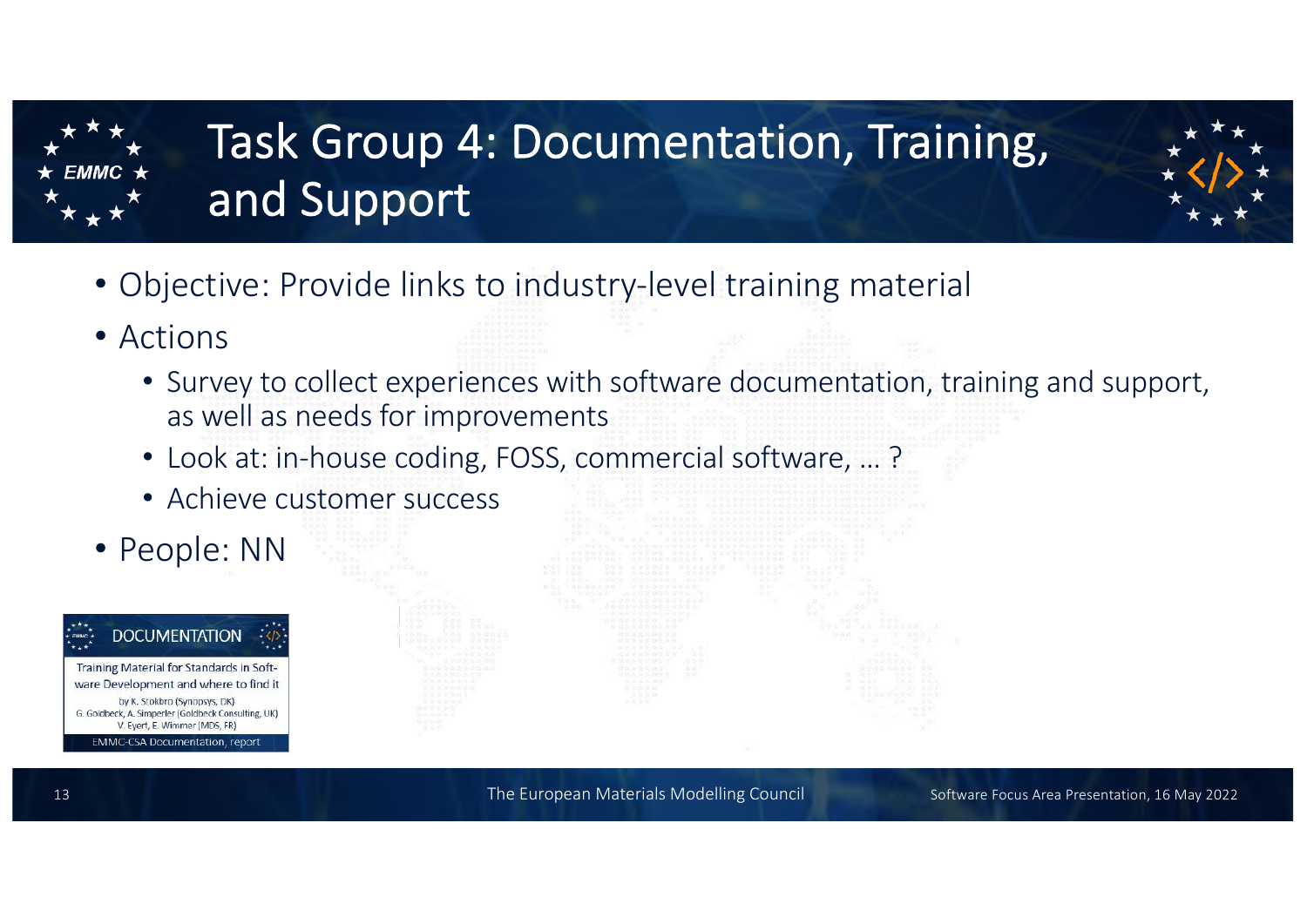

# Task Group 5: Business Models and Sustainability

- 
- Objective: Identify business models in industrial software deployment
- Actions
	- Collect information from earlier studies in EMMC
	- Circulate some questions to software partners, ask for input from previous EC project participations in Materials Software area **PRESENTATION**
- People: Stijn Donders, Alexandra Simperler



**Building a Materials Engineering** Software Product: From Academic **Research to Commercialization** by Flavio Souza (Siemens Digital Industries Software, US)